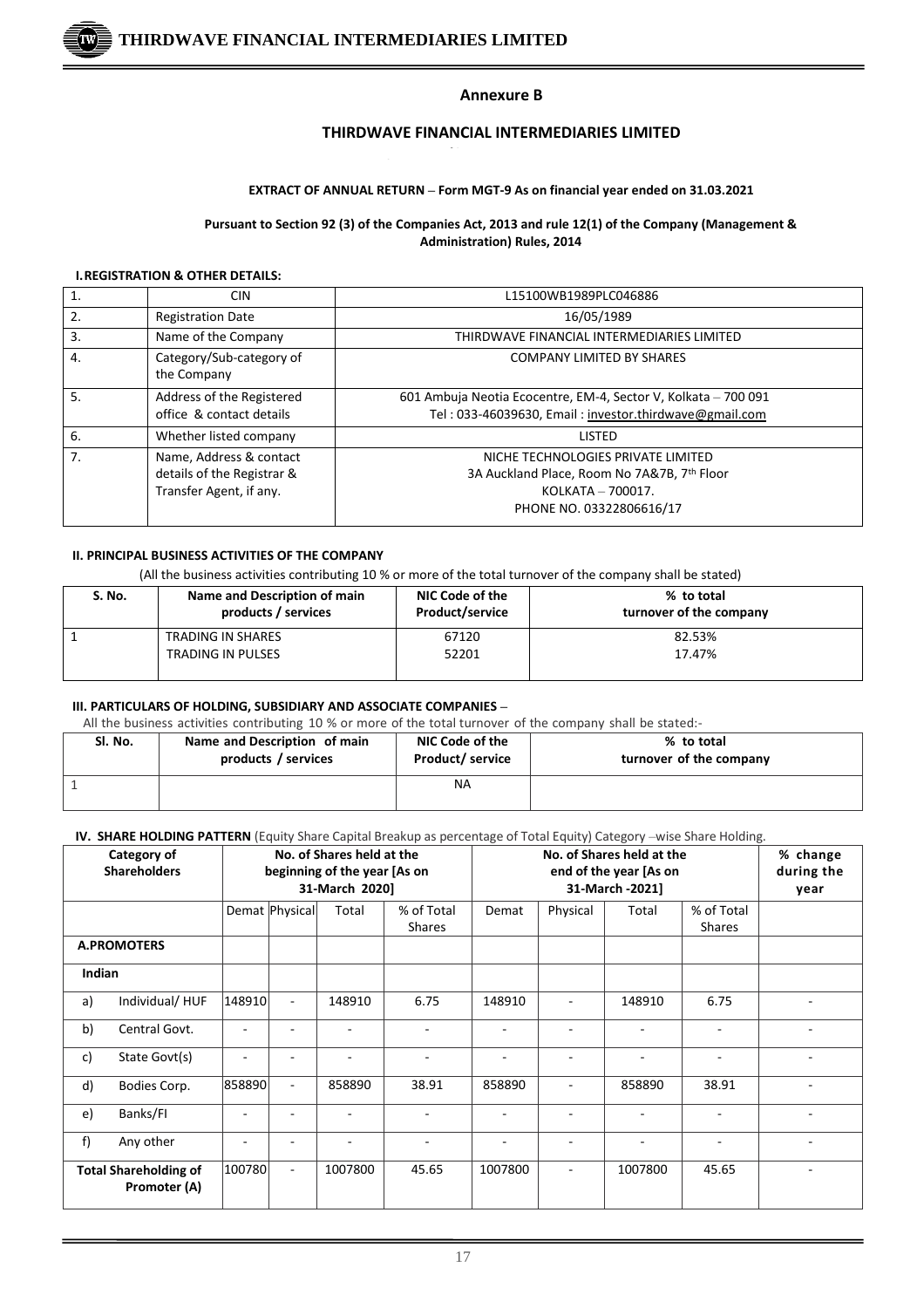# Tw)

| <b>B.PUBLIC SHAREHOLDING</b>        |                          |                          |                          |                          |                          |                          |                          |                          |                          |
|-------------------------------------|--------------------------|--------------------------|--------------------------|--------------------------|--------------------------|--------------------------|--------------------------|--------------------------|--------------------------|
| 1.Institutions                      |                          |                          |                          |                          |                          |                          |                          |                          |                          |
| (a) Mutual Funds                    | $\overline{\phantom{a}}$ | 136200                   | 136200                   | 6.17                     | $\overline{\phantom{a}}$ | 136200                   | 136200                   | 6.17                     | $\blacksquare$           |
| (b)Banks/FI                         | $\overline{\phantom{a}}$ |                          |                          | $\blacksquare$           | $\overline{\phantom{a}}$ | ۰                        | ٠                        | ÷                        | ٠                        |
| ©Central Govt.                      | $\sim$                   |                          |                          | $\blacksquare$           | $\overline{\phantom{a}}$ | ÷                        | $\overline{\phantom{a}}$ | ÷                        | ٠                        |
| (d)State Govt(S)                    | $\overline{a}$           |                          |                          | $\blacksquare$           | ٠                        | ۰                        | ۰                        | ۰                        | $\blacksquare$           |
| (e)Venture Capital Funds            | $\overline{\phantom{a}}$ |                          |                          | $\overline{\phantom{a}}$ | $\overline{\phantom{0}}$ | ٠                        | ۰                        | ۰                        | $\overline{\phantom{a}}$ |
| (f)Insurance Companies              | $\overline{\phantom{a}}$ | $\overline{\phantom{0}}$ | $\overline{\phantom{a}}$ | $\blacksquare$           | $\sim$                   | ٠                        | $\sim$                   | $\overline{\phantom{a}}$ | $\sim$                   |
| $(g)$ FIIS                          | $\overline{\phantom{a}}$ | $\overline{\phantom{0}}$ | $\overline{\phantom{0}}$ | $\overline{\phantom{a}}$ | $\overline{\phantom{a}}$ | $\overline{\phantom{a}}$ | $\overline{\phantom{a}}$ | $\overline{\phantom{a}}$ | $\overline{\phantom{a}}$ |
| (h)Foreign Venture<br>Capital Funds | $\overline{a}$           | ۰                        | $\overline{\phantom{0}}$ | $\overline{\phantom{a}}$ | $\overline{\phantom{a}}$ | ۰                        | ٠                        | $\overline{\phantom{a}}$ | $\overline{\phantom{a}}$ |
| (i)Others(Specify)                  | $\overline{a}$           |                          |                          | $\blacksquare$           | $\overline{\phantom{a}}$ |                          | ۰                        | ۰                        | $\blacksquare$           |
| Sub-total $(B)(1)$ :-               | $\overline{\phantom{a}}$ | 136200                   | 136200                   | 6.170                    | $\sim$                   | 136200                   | 136200                   | 6.170                    |                          |

| 2. Non-Institutions                                           |                |                          |                |                          |                          |                          |                          |                |                          |
|---------------------------------------------------------------|----------------|--------------------------|----------------|--------------------------|--------------------------|--------------------------|--------------------------|----------------|--------------------------|
| (a)Bodies Corp.                                               |                |                          |                |                          |                          |                          |                          |                |                          |
| (i)Indian                                                     | 385802         | 10000                    | 395802         | 17.929                   | 335689                   | 10000                    | 345689                   | 15.659         | $-2.270$                 |
| (ii)Overseas                                                  | ÷,             | ÷,                       | ٠              | $\overline{a}$           | ä,                       | $\blacksquare$           | $\overline{\phantom{a}}$ |                |                          |
| (b)Individuals                                                |                |                          |                |                          |                          |                          |                          |                |                          |
| (i)Individual                                                 |                |                          |                |                          |                          |                          |                          |                |                          |
| Shareholders holding                                          | 59068          | 21900                    | 80968          | 3.668                    | 79925                    | 21900                    | 101825                   | 4.612          | 0.944                    |
| nominal Share capital                                         |                |                          |                |                          |                          |                          |                          |                |                          |
| upto Rs.1 Lakh                                                |                |                          |                |                          |                          |                          |                          |                |                          |
| (ii)Individual                                                |                |                          |                |                          |                          |                          |                          |                |                          |
| Shareholders holding                                          | 289200         | 296000                   | 585200         | 26.508                   | 399985                   | 216000                   | 615985                   | 27.903         | 1.395                    |
| nominal Share capital                                         |                |                          |                |                          |                          |                          |                          |                |                          |
| in excess to Rs.1 Lakh                                        |                |                          |                |                          |                          |                          |                          |                |                          |
| ©Others (Specify)                                             | $\mathbf{r}$   | $\blacksquare$           | ۰              | $\overline{\phantom{a}}$ | ÷.                       | $\blacksquare$           | $\blacksquare$           |                |                          |
| Non Resident Indians                                          | $\blacksquare$ | ٠                        | ٠              | $\overline{\phantom{a}}$ | 101                      | $\mathbf{r}$             | 101                      | 0.005          | 0.005                    |
| Overseas Corporate                                            | ÷,             | ä,                       |                | ÷,                       | $\blacksquare$           | $\overline{\phantom{a}}$ | ÷,                       |                |                          |
| <b>Bodies</b>                                                 |                |                          |                |                          |                          |                          |                          |                |                          |
| <b>Foreign Nationals</b>                                      | $\blacksquare$ | $\blacksquare$           | $\blacksquare$ | $\overline{\phantom{a}}$ | $\blacksquare$           | $\mathbf{r}$             | $\sim$                   | $\blacksquare$ | $\sim$                   |
| <b>Clearing Members</b>                                       | 1630           | $\blacksquare$           | 1630           | .0740                    | $\overline{\phantom{a}}$ | $\overline{\phantom{a}}$ | $\blacksquare$           | ÷,             | $-0.074$                 |
| Trusts                                                        | $\blacksquare$ | $\overline{\phantom{a}}$ | ÷.             | $\overline{\phantom{a}}$ | $\overline{\phantom{a}}$ | $\blacksquare$           | $\blacksquare$           | $\blacksquare$ | ٠                        |
| Foreign Bodies - D R                                          | ٠              | ٠                        | ٠              | $\overline{\phantom{a}}$ | ٠                        | L,                       | $\overline{\phantom{a}}$ |                | ٠                        |
| Sub-total $(B)(2)$ :-                                         | 735700         | 327900                   | 1063600        | 48.179                   | 815700                   | 247900                   | 1063600                  | 48.179         |                          |
| <b>Total Public</b><br>Shareholding (B)<br>$=(B)(1) + (B)(2)$ | 735700         | 464100                   | 1199800        | 54.349                   | 815700                   | 384100                   | 1199800                  | 54.349         | $\overline{\phantom{m}}$ |

| C.Shares held by<br><b>Custodian for GDRs</b><br>& ADTRs | ۰       | -      |         | $\overline{\phantom{a}}$ | -       | $\overline{\phantom{a}}$ |         | -      | $\overline{\phantom{a}}$ |
|----------------------------------------------------------|---------|--------|---------|--------------------------|---------|--------------------------|---------|--------|--------------------------|
| <b>Grand Total</b><br>$(A+B+C)$                          | 1743500 | 464100 | 2207600 | 100.00                   | 1823500 | 384100                   | 2207600 | 100.00 | $\overline{\phantom{a}}$ |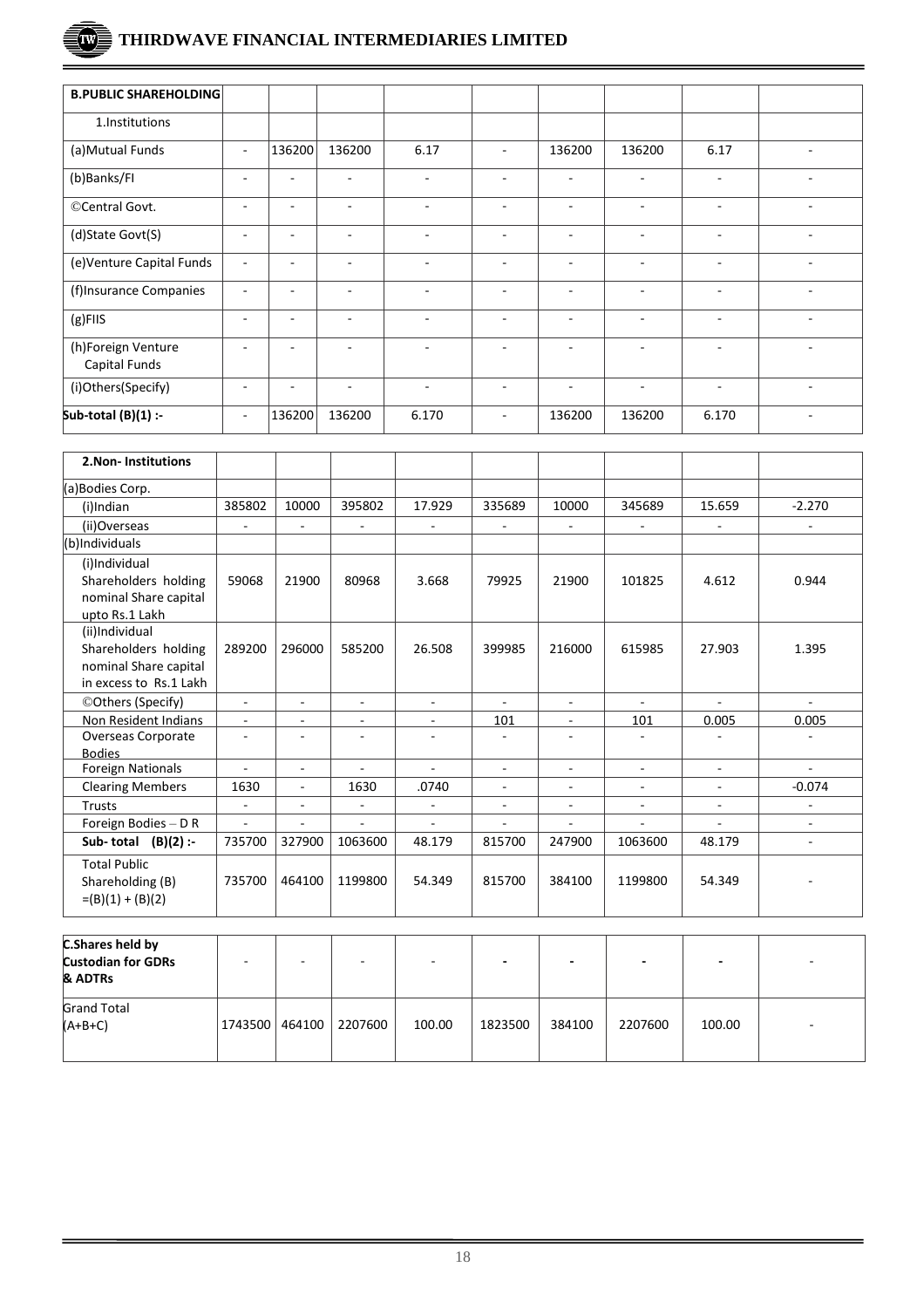

## **B. Shareholding of Promoter:-**

| <b>SN</b>      | Shareholder's<br>Name            | Shareholding at the<br><b>Beginning of the Year</b> |                                                |                                                                         | Shareholding at the end of<br><b>The Year</b> |                                           |                                                                 | % Change in<br>Shareholding<br>during the<br>year |
|----------------|----------------------------------|-----------------------------------------------------|------------------------------------------------|-------------------------------------------------------------------------|-----------------------------------------------|-------------------------------------------|-----------------------------------------------------------------|---------------------------------------------------|
|                |                                  | No.of<br><b>Shares</b>                              | $%$ of<br>total<br>shares of<br>the<br>company | $%$ of<br><b>Shares</b><br>pledged/<br>encumbered<br>to total<br>shares | No. of<br><b>Shares</b>                       | % of total<br>shares of<br>the<br>company | $%$ of<br>shares<br>pledged/<br>ecumbered<br>to total<br>shares |                                                   |
| 1              | Siddhant Agarwal                 | 148910                                              | 6.75                                           |                                                                         | 148910                                        | 6.75                                      | $\overline{\phantom{0}}$                                        |                                                   |
| $\overline{2}$ | Patriach<br>Developers (P) Ltd   | 701890                                              | 31.79                                          |                                                                         | 701890                                        | 31.79                                     | ٠                                                               |                                                   |
| 3              | Prudent Man &<br>Ind Con (P) Ltd | 157000                                              | 7.11                                           |                                                                         | 157000                                        | 7.11                                      | $\overline{\phantom{0}}$                                        |                                                   |

## **C. Change in Promoters' Shareholding (please specify, if there is no change)**

| <b>SN</b> | <b>Particulars</b>                   |               | Shareholding At The Beginning Of The Year | <b>Cumulative Shareholding During The Year</b> |                                     |  |
|-----------|--------------------------------------|---------------|-------------------------------------------|------------------------------------------------|-------------------------------------|--|
|           |                                      | No. of Shares | % of total shares of<br>the company       | No. of Shares                                  | % of total shares of<br>the company |  |
|           | At the beginning of the year         | 1007800       | 45.65                                     | 1007800                                        | 45.65                               |  |
|           | Date wise Changes during the<br>vear |               |                                           |                                                |                                     |  |
|           | At the end of the year               | 1007800       | 45.65                                     | 1007800                                        | 45.65                               |  |

# **D. Shareholding Pattern of top ten Shareholders:**

| SN                      | For Each of the Top 10        |                      | Shareholding At The Beginning Of The Year | <b>Cumulative Shareholding During The Year</b> |                      |
|-------------------------|-------------------------------|----------------------|-------------------------------------------|------------------------------------------------|----------------------|
|                         | <b>Shareholders</b>           | <b>No. Of Shares</b> | % of total shares of                      | <b>No. of Shares</b>                           | % of total shares of |
|                         |                               |                      | the company                               |                                                | the company          |
| $\mathbf{1}$            | Agra Capitals (P) Ltd         | 33738                | 1.528                                     | 33738                                          | 1.528                |
|                         | Changes during the year       |                      |                                           |                                                |                      |
|                         | 26/06/2020 - Transfer         | $-24558$             | 1.112                                     | 9180                                           | 0.416                |
|                         | 30/06/2020 - Transfer         | $-9180$              | 0.416                                     | 0                                              | 0.000                |
| $\overline{2}$          | Hariom Agro Foods (P) Ltd     | 200000               | 9.060                                     | 200000                                         | 9.060                |
| 3                       | Impression Tradelinks (P) Ltd | 22000                | 0.997                                     | 22000                                          | 0.997                |
| $\overline{\mathbf{4}}$ | J M Trustee Co Ltd            | 136200               | 6.170                                     | 136200                                         | 6.170                |
| 5                       | Manav Agarwal                 | 30000                | 1.359                                     | 30000                                          | 1.359                |
| $\overline{6}$          | Meghna Shah                   | 25000                | 1.132                                     | 25000                                          | 1.132                |
| $\overline{7}$          | Nirmal Kumar Agarwal          | 40000                | 1.812                                     | 40000                                          | 1.812                |
| 8                       | Prerit Jaysukhlal Doshi       | 0                    | 0                                         | 0                                              | $\mathbf 0$          |
|                         | Changes During the year       |                      |                                           |                                                |                      |
|                         | 17/07/2020 - Transfer         | 10000                | 0.453                                     | 10000                                          | 0.453                |
|                         | 24/07/2020 - Transfer         | 9409                 | 0.426                                     | 19409                                          | 0.879                |
|                         | 07/08/2020 - Transfer         | 14425                | 0.653                                     | 33834                                          | 1.533                |
|                         | 14/08/2020 - Transfer         | 6752                 | 0.306                                     | 40586                                          | 1.838                |
|                         | 21/08/2020 - Transfer         | 400                  | 0.018                                     | 40986                                          | 1.857                |
|                         | 28/08/2020 - Transfer         | 159                  | 0.007                                     | 41145                                          | 1.864                |
|                         | 04/09/2020 - Transfer         | $-429$               | 0.019                                     | 40716                                          | 1.844                |
|                         | $11/09/2020$ - Transfer       | 44                   | 0.002                                     | 40760                                          | 1.846                |
|                         | 18/09/2020 - Transfer         | 352                  | 0.016                                     | 41112                                          | 1.862                |
|                         | 25/09/2020 - Transfer         | 1306                 | 0.059                                     | 42418                                          | 1.921                |
|                         | $02/10/2020$ - Transfer       | 800                  | 0.036                                     | 43218                                          | 1.958                |
|                         | 09/10/2020 - Transfer         | 499                  | 0.023                                     | 43717                                          | 1.980                |
|                         | 06/11/2020 - Transfer         | 103                  | 0.005                                     | 43820                                          | 1.985                |
|                         | 13/11/2020 - Transfer         | 111                  | 0.005                                     | 43931                                          | 1.990                |
|                         | $20/11/2020$ - Transfer       | 6508                 | 0.295                                     | 50439                                          | 2.285                |
|                         | 04/12/2020 - Transfer         | $-139$               | 0.006                                     | 50300                                          | 2.278                |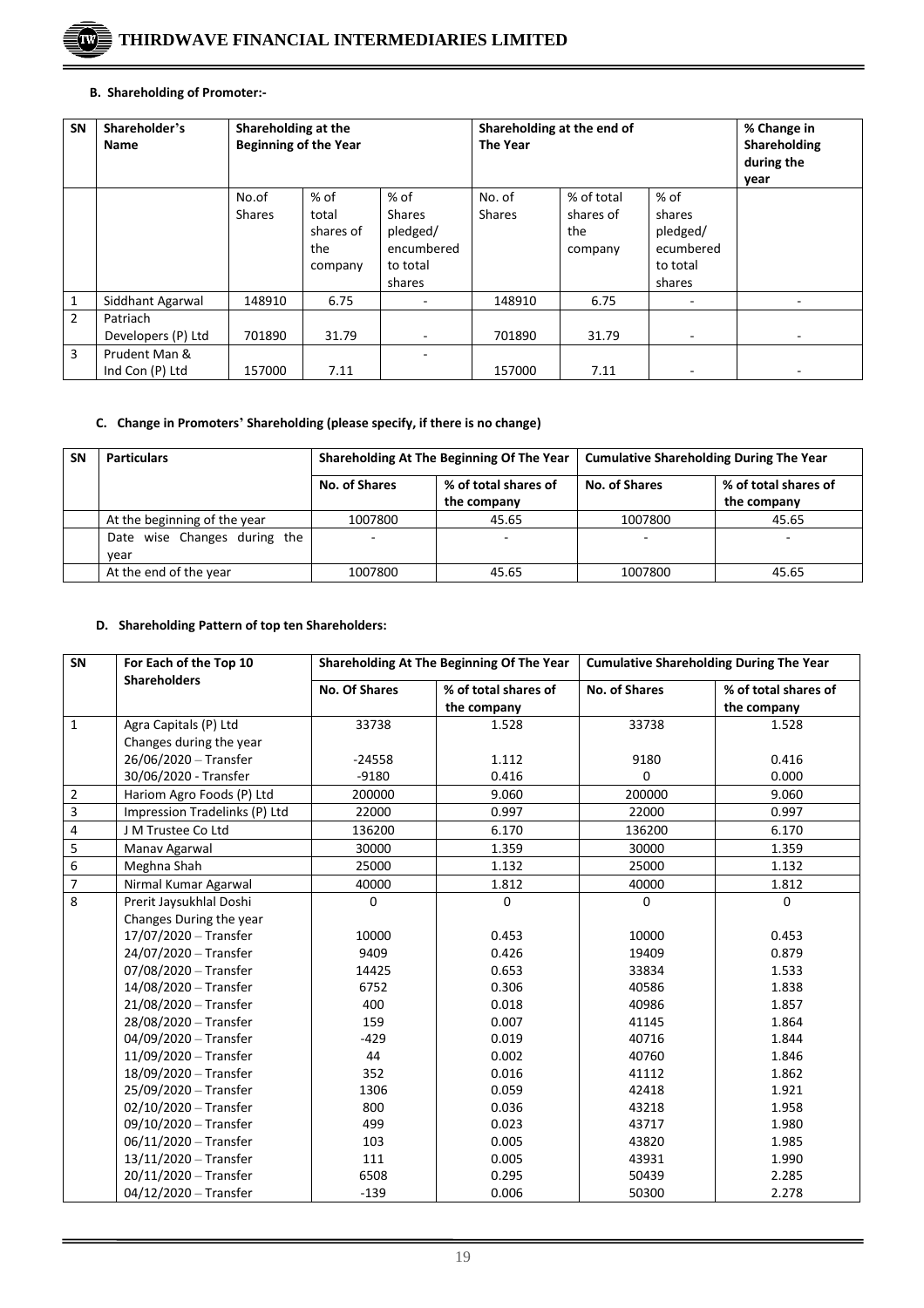|    | 11/12/2020 - Transfer    | $-80$    | 0.004  | 50220    | 2.275    |
|----|--------------------------|----------|--------|----------|----------|
|    | 18/12/2020 - Transfer    | $-6368$  | 0.288  | 43852    | 1.986    |
|    | 25/12/2020 - Transfer    | $-4039$  | 0.183  | 39813    | 1.803    |
|    | $08/01/2021 - Transfer$  | $-38$    | 0.002  | 39775    | 1.802    |
|    | 15/01/2021 - Transfer    | $-326$   | 0.015  | 39449    | 1.787    |
|    | $22/01/2021 - Transfer$  | 102      | 0.005  | 39551    | 1.792    |
|    | 05/02/2021 - Transfer    | 149      | 0.007  | 39700    | 1.798    |
|    | $12/02/2021 - Transfer$  | 11160    | 0.506  | 50860    | 2.304    |
|    | 19/03/2021 - Transfer    | 5        | 0.000  | 50865    | 2.304    |
|    | 26/03/2021 - Transfer    | 88       | 0.004  | 50953    | 2.308    |
|    | At the end of the year   |          |        | 50953    | 2.308    |
| 9  | Sanjay Kumar Agarwal     | 100000   | 4.530  | 100000   | 4.530    |
| 10 | Sapna Agarwal            | 99200    | 4.494  | 99200    | 4.494    |
| 11 | Shiv Bhagwan Agarwal     | $\Omega$ | 0      | $\Omega$ | $\Omega$ |
|    | Changes During the year  |          |        |          |          |
|    | 26/06/2020 - Transfer    | 15000    | 0.679  | 15000    | 0.679    |
|    | 30/06/2020 - Transfer    | 6000     | 0.272  | 21000    | 0.951    |
|    | 03/07/2020 - Transfer    | 10000    | 0.453  | 31000    | 1.404    |
|    | 14/12/2020 - Transfer    | $-2000$  | 0.091  | 29000    | 1.314    |
|    | $15/01/2021 - Transfer$  | $-620$   | 0.028  | 28380    | 1.286    |
|    | At the end of the year   |          |        | 28380    | 1.286    |
| 12 | Utsav Industries (P) Ltd | 96383    | 4.366  | 96383    | 4.366    |
|    | At the end of the year   | 782521   | 35.447 | 828116   | 37.512   |

**(Other than Directors, Promoters and Holders of GDRs and ADRs)**

## **E. Shareholding of Directors and Key Managerial Personnel:**

| <b>SN</b> | <b>Shareholding of each Directors</b>                                                                                                                                                          |                 | Shareholding at the beginning of the year | Cumulative Shareholding during the year |                                     |  |
|-----------|------------------------------------------------------------------------------------------------------------------------------------------------------------------------------------------------|-----------------|-------------------------------------------|-----------------------------------------|-------------------------------------|--|
|           | and each Key Managerial<br>Personnel                                                                                                                                                           | No.of<br>shares | % of total shares of<br>The company       | No. of<br>shares                        | % of total shares of<br>the company |  |
|           | Sandeep Kedia                                                                                                                                                                                  |                 |                                           |                                         |                                     |  |
|           | At the beginning of the year                                                                                                                                                                   | 99              | 0.004                                     |                                         |                                     |  |
|           | Date wise Increase/Decrease in<br>Promoters Shareholding during<br>the year specifying the reasons<br>increase/decrease<br>for<br>(e.g.<br>allotment /transfer / bonus/<br>sweat equity etc.): |                 |                                           |                                         |                                     |  |
|           | At the end of the year                                                                                                                                                                         |                 |                                           | 99                                      | 0.004                               |  |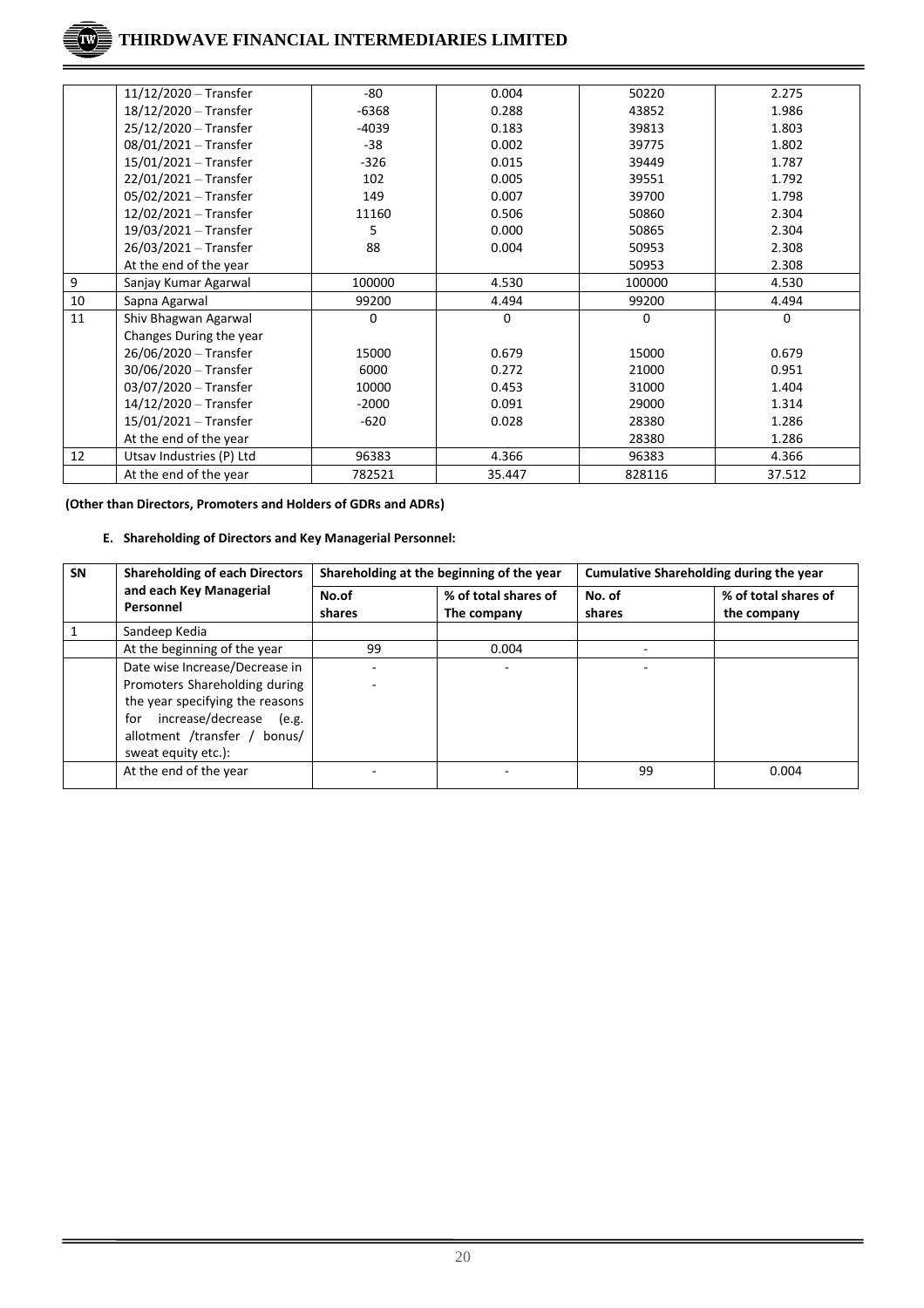ΊW

**V.INDEBTEDNESS –**Indebtedness of the Company including interest outstanding/accrued but not due for payment.

|                                                        | Secured<br>Loans<br><b>Excluding</b><br>deposits | <b>Unsecured</b><br>Loans | <b>Deposit</b>           | <b>Total Indebtedness</b> |
|--------------------------------------------------------|--------------------------------------------------|---------------------------|--------------------------|---------------------------|
| Indebtedness at the beginning of the<br>financial year |                                                  |                           |                          |                           |
| i) Principal Amount                                    | $\overline{a}$                                   |                           | ٠                        |                           |
| ii) Interest accrued but not paid                      |                                                  |                           | $\overline{\phantom{a}}$ |                           |
| iii) Interest accrued but not due                      |                                                  |                           | $\overline{\phantom{m}}$ |                           |
| Total (i+ii+iii)                                       |                                                  |                           | $\overline{\phantom{a}}$ |                           |
| Change in Indebtedness during the<br>financial year    |                                                  |                           |                          |                           |
| * Addition                                             |                                                  |                           | <b>.</b>                 |                           |
| * Reduction                                            |                                                  |                           | $\overline{\phantom{a}}$ |                           |
| <b>Net Change</b>                                      |                                                  |                           | $\overline{\phantom{a}}$ |                           |
| Indebtedness at the end of the<br>financial year       |                                                  |                           |                          |                           |
| i)<br><b>Principal Amount</b>                          |                                                  | ٠                         | $\blacksquare$           |                           |
| ii)<br>Interest due but not paid                       |                                                  |                           |                          |                           |
| iii)<br>Interest accrued but not due                   |                                                  |                           | $\overline{\phantom{a}}$ |                           |
| TOTAL (i+ii+iii)                                       |                                                  | <b>NIL</b>                |                          | <b>NIL</b>                |

## **VI. REMUNERATION OF DIRECTORS AND KEY MANAGERIAL PERSONNEL**

# **A.** Remuneration to Managing Director, Whole-time Directors and/or Manager (Rs.)

| SN. | <b>Particulars of Remuneration</b>                                                           | Name of MD/WTD/ Manager |            |      |  | <b>Total Amount</b> |
|-----|----------------------------------------------------------------------------------------------|-------------------------|------------|------|--|---------------------|
|     |                                                                                              | MD                      | <b>WTD</b> | ---- |  |                     |
|     | Gross salary                                                                                 |                         |            |      |  |                     |
|     | Salary as per provisions<br>(a)<br>contained in section 17(1)<br>of the Income-tax Act, 1961 | $9,00,000/-$            |            |      |  | $9,00,000/-$        |
|     | Value of perquisites u/s<br>(b)<br>17(2) Income-tax Act, 1961                                |                         |            |      |  |                     |
|     | Profits in lieu of salary<br>(c)<br>under section 17(3)<br>Income-tax Act, 1961              |                         |            |      |  |                     |

| <b>Stock Option</b>                                 |          |   |          |
|-----------------------------------------------------|----------|---|----------|
| Sweat Equity                                        |          | - |          |
| Commission<br>- as % of profit<br>- others, specify |          |   |          |
| Others, please specify                              | 30,000   |   | 30,000   |
| Total (A)                                           | 9,30,000 |   | 9,30,000 |
| Ceiling as per the Act                              |          |   |          |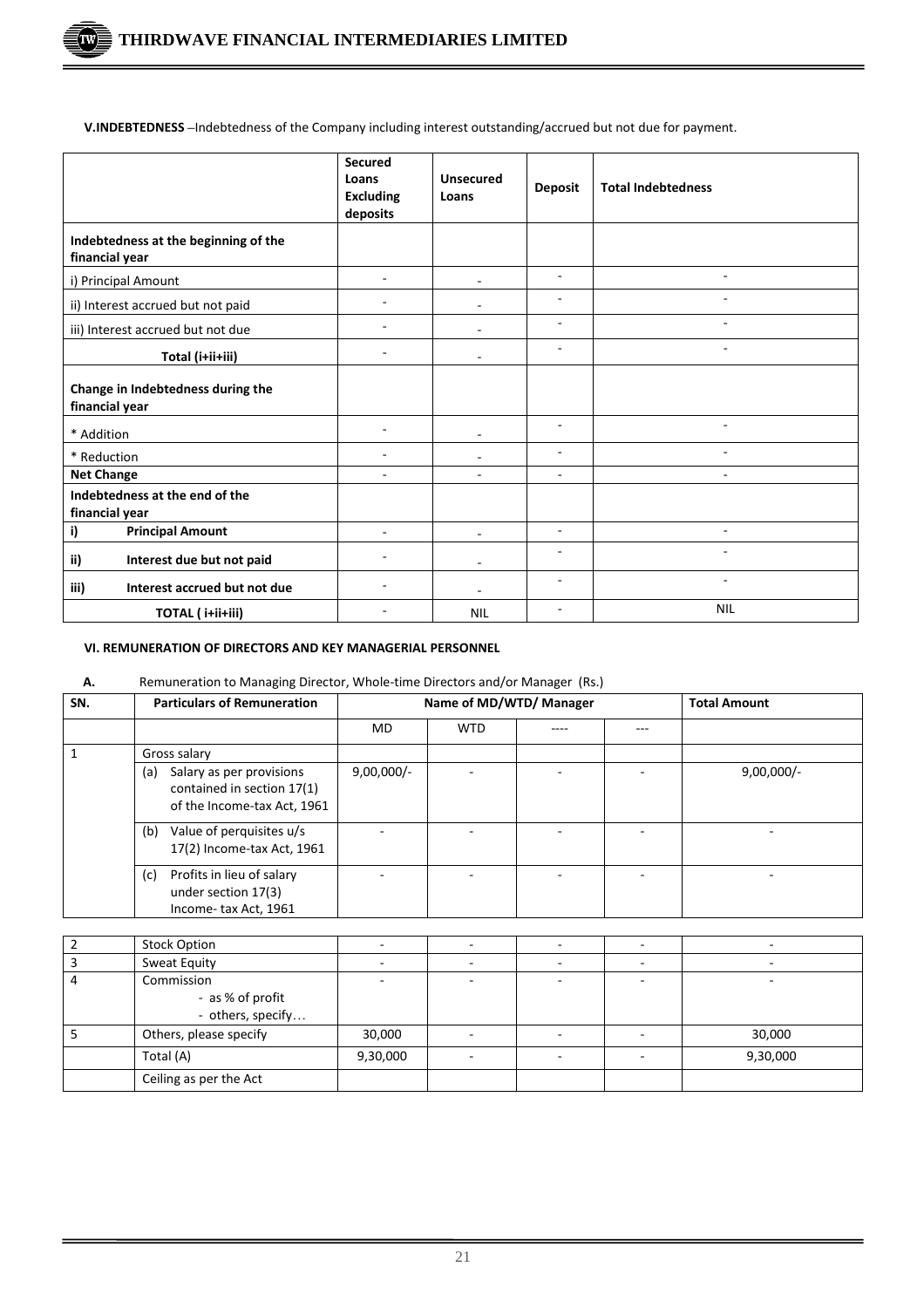

#### **VII. REMUNERATION OF DIRECTORS AND KEY MANAGERIAL PERSONNEL-**

| В. | Remuneration to other directors : (Rs.) |
|----|-----------------------------------------|
|----|-----------------------------------------|

| SN.           | Particulars of                                | <b>Total</b>        |               |              |        |
|---------------|-----------------------------------------------|---------------------|---------------|--------------|--------|
|               | <b>Remuneration</b>                           |                     | Amount        |              |        |
|               |                                               | <b>Puneet Gupta</b> | Sandeep Kedia | Sujit Sarkar |        |
|               | Independent Directors                         |                     |               |              |        |
|               | Fee for attending board<br>committee meetings | 15,000              | 30,000        | 15,000       | 60,000 |
|               | Commission                                    |                     |               |              |        |
|               | Others, please specify                        |                     |               |              |        |
|               | Total (1)                                     |                     |               |              |        |
| $\mathcal{P}$ | <b>Other Non-Executive Directors</b>          |                     |               |              |        |
|               | Fee for attending board<br>committee meetings |                     |               |              |        |

#### **VIII. REMUNERATION OF DIRECTORS AND KEY MANAGERIAL PERSONNEL-**

# **C. Remuneration to other directors** : (Rs.)

| SN. | <b>Particulars of</b>   | <b>Name of Directors</b> | <b>Total Amount</b>      |
|-----|-------------------------|--------------------------|--------------------------|
|     | <b>Remuneration</b>     | Suman Agarwal            |                          |
|     | Commission              |                          | $\overline{\phantom{0}}$ |
|     | Others, Please Specify  | 30,000 (Sitting Fees)    | 30,000                   |
|     | Total (2)               |                          | ۰                        |
|     | Total $(B) = (1+2)$     | 30,000                   | 30,000                   |
|     | <b>Total Managerial</b> |                          |                          |
|     | Remuneration            |                          |                          |
|     | Overall Ceiling as per  | ۰                        | -                        |
|     | Act                     |                          |                          |

#### **D. REMUNERATION TO KEY MANAGERIAL PERSONNEL OTHER THAN MD/MANAGER/WTD** (Rs.)

| SN             | <b>Particulars of</b><br>Remuneration                                                              | <b>Key Managerial Personnel</b> |           |            |            |  |
|----------------|----------------------------------------------------------------------------------------------------|---------------------------------|-----------|------------|------------|--|
|                |                                                                                                    | CEO                             | <b>CS</b> | <b>CFO</b> | Total      |  |
|                | Gross salary                                                                                       |                                 | 1,20,000  | 95,226     | 2, 15, 226 |  |
|                | Salary as per<br>(a)<br>provisions contained<br>in section 17(1) of<br>the Income-tax Act,<br>1961 |                                 |           |            |            |  |
|                | Value of perquisites<br>(b)<br>u/s 17(2) Income-tax<br>Act, 1961                                   |                                 |           |            |            |  |
|                | Profits in lieu of<br>(c)<br>salary under section<br>17(3) Income-tax<br>Act, 1961                 |                                 |           |            |            |  |
| $\overline{2}$ | <b>Stock Option</b>                                                                                |                                 |           |            |            |  |
| 3              | Sweat Equity                                                                                       | $\overline{\phantom{a}}$        | ٠         |            | ٠          |  |
| 4              | Commission                                                                                         |                                 |           |            |            |  |
|                | - as % of profit                                                                                   |                                 |           |            |            |  |
|                | others, specify                                                                                    |                                 |           |            |            |  |
| 5              | Others, please specify                                                                             |                                 |           |            |            |  |
|                | Total                                                                                              |                                 | 1,20,000  | 95,226     | 2,15,226   |  |